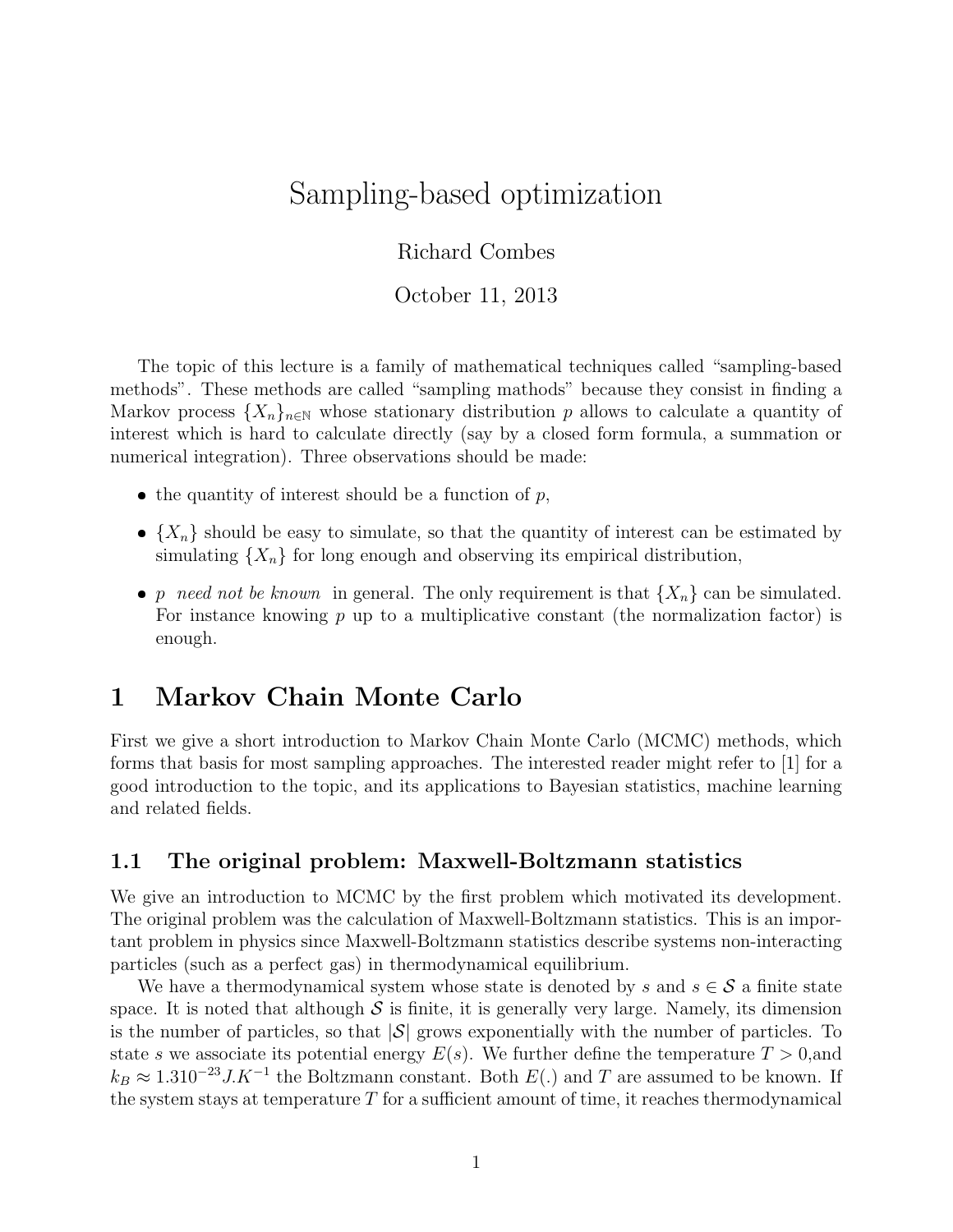equilibrium, so that the probability  $p(s)$  for the system to be at state s at a given time is given by the Boltzmann distribution:

$$
p(s) = \frac{\exp(-\frac{E(s)}{Tk_B})}{Z(T)},
$$

$$
Z(T) = \sum_{s \in S} \exp\left(-\frac{E(s)}{Tk_B}\right).
$$

with  $Z(T)$  the normalizing constant also known as the partition function. If  $|\mathcal{S}|$  is small, calculating  $Z(T)$  can be done by summation over S. However in most cases of interests,  $|\mathcal{S}|$  is prohibitively large (exponential in the number of particles) so that direct summation is out of the question. An intuition why it might be possible to do better is that at low temperature, the only states with a significant contribution to  $Z(T)$  are the states which have high probability i.e the states of *low energy*. Hence our attention should be restricted to those states.

The solution found by Metropolis ([6]) is to define a (reversible) Markov chain  $\{X_n\}$  which admits  $p$  as a stationary distribution, and which is easy to simulate given the knowledge of the energy function  $E(.)$  and T,  $k_B$ . Before defining the update mechanism, it is noted that if  $\{X_n\}$  is an ergodic Markov chain with stationary distribution, given any positive function  $f : \mathcal{S} \to \mathbb{R}$ , we have that (by the ergodic theorem for Markov chains):

$$
\hat{f}_n = \frac{1}{n} \sum_{t=1}^n f(X_t) \to_{n \to \infty} \mathbb{E}_p[f] \text{ a.s.}
$$

$$
\mathbb{E}_p[f] = \sum_{s \in \mathcal{S}} p(s) f(s)
$$

so that any function of p can be estimated as long as we are able to sample  $\{X_n\}$  for sufficiently long.

Consider a set  $N(s) \subset S$  called the neighbors of s, typically states whose configuration is similar to s. For instance  $N(s)$  could denote all the states obtained by taking s and changing the configuration of at most one particle. We assume symmetry:  $s' \in N(s)$  iff  $s \in N(s')$ . The update equation considered by Metropolis is:

$$
X_0 \in \mathcal{S}
$$
  
\n
$$
Y_n \sim \text{Uniform}(N(X_n))
$$
  
\n
$$
X_{n+1} = Y_n \text{ with probability } \min(e^{-\frac{E(Y_n) - E(X_n)}{k_B T}}, 1)
$$
  
\n
$$
X_{n+1} = X_n \text{ otherwise.}
$$

Namely, at time n, a neighbor  $Y_n$  of the current state  $X_n$  is chosen at random, and the chain moves to  $Y_n$  with probability  $e^{-\frac{E(Y_n)-E(X_n)}{k_BT}}$ . It is noted that if  $Y_n$  has higher probability (lower energy) than  $X_n$ , the chain always moves. To the contrary, if  $Y_n$  has a much lower probability (higher energy) than  $X_n$ , then the chain stays static with overwhelming probability. This is the reason why this approach is good compared with rejection sampling: most of the time  $\{X_n\}$  dwells in regions of low energy.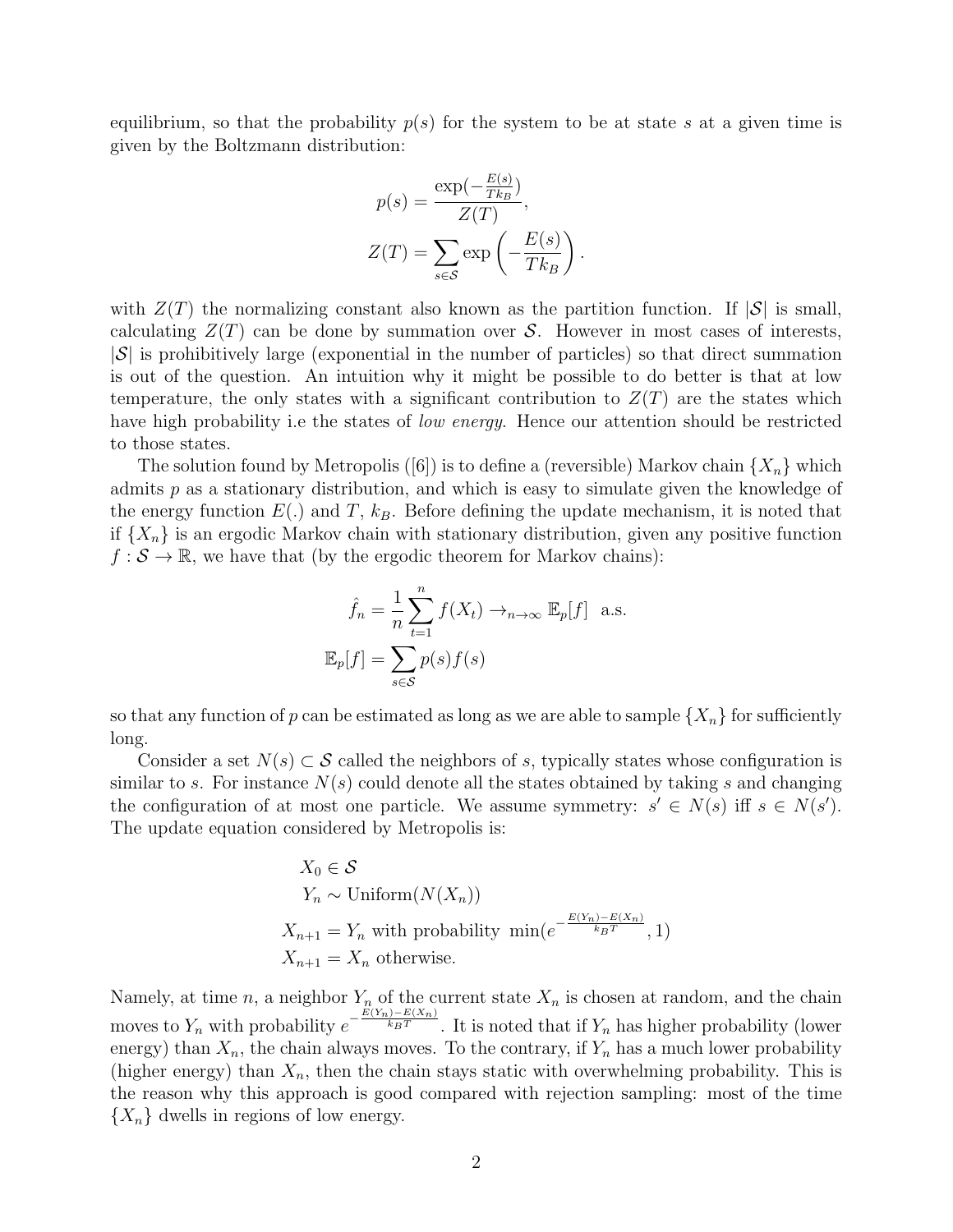We have that  $\{X_n\}$  is a Markov chain, with transition probability  $(s' \in N(s))$ :

$$
P(s, s') = \frac{\min(\exp(-\frac{E(s') - E(s)}{Tk_B}, 1))}{|N(s)|},
$$

and we can readily check that the detailed balance equations hold for all s,  $s' \in N(s)$ :

$$
p(s)P(s,s') = p(s')P(s',s),
$$

so that  $\{X_n\}$  is a reversible Markov chain with stationary distribution p.

#### 1.2 MCMC: sampling a distribution known up to a constant

While initially developed with the Boltzmann distribution in mind, the Metropolis-Hastings algorithm is naturally extended to sample from any distribution  $p(.)$ known up to a constant. In this lecture we restrict our attention to the case where  $S$  is finite, but it is noted that the methods presented here can be extended in a natural way to uncountable and unbounded state spaces. The interested reader can refer to [1] for this case.

Consider  $Q(.,.)$  a symmetric transition matrix on S, and  $R(.,.)$  an  $|\mathcal{S}|$  by  $|\mathcal{S}|$  matrix with positive entries. R must satisfy some constraints derived below. Matrix Q is often referred to as the "proposal distribution", since it defines the candidate for the next value of the chain. We define a reversible Markov chain  $\{X_n\}$  with stationary distribution p by the following update equation:

$$
X_0 \in \mathcal{S}
$$
  
\n
$$
Y_n \sim Q(X_n,.)
$$
  
\n
$$
X_{n+1} = Y_n \text{ with probability } R(X_n, Y_n)
$$
  
\n
$$
X_{n+1} = X_n \text{ with probability } 1 - R(X_n, Y_n).
$$

Since we want  $\{X_n\}$  to be reversible with distribution p, detailed balance must hold:

$$
p(s)P(s, s') = p(s')P(s', s),
$$
  
\n
$$
p(s)Q(s, s')R(s, s') = p(s')Q(s', s)R(s', s),
$$
  
\n
$$
p(s)R(s, s') = p(s')R(s', s),
$$

Therefore the acceptance probability must be chosen as:

$$
R(s, s') = \begin{cases} 1 & \text{if } p(s') \ge p(s) \\ \frac{p(s')}{p(s)} & \text{otherwise.} \end{cases}
$$

#### 1.3 MCMC and mixing time

As seen above, for any proposal distribution Q, we can define a corresponding  $\{X_n\}$  chain used for estimating the quantity of interest  $\mathbb{E}_p[f]$  by the empirical average  $f_n$ . The distribution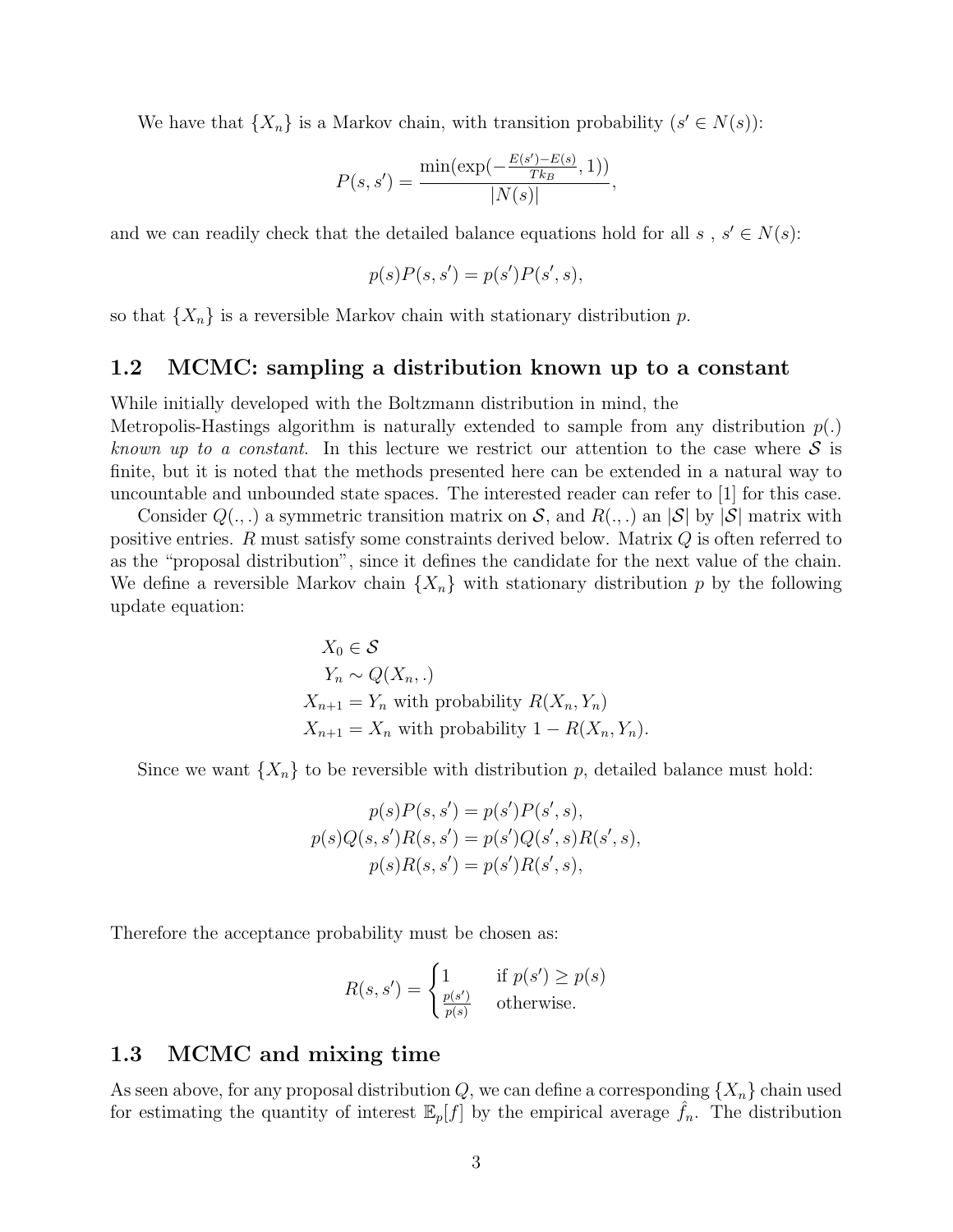of  $\hat{f}_n$  depends on Q, and we would like choose Q such that  $\hat{f}_n$  is as close as possible to  $\mathbb{E}_p[f]$ . For instance we would like to make sure that the variance of  $\hat{f}_n$  is small. If  $\{X_n\}$  was i.i.d,  $\textbf{var}(\hat{f}_n) = (1/n)(\mathbb{E}_p[f]^2] - (\mathbb{E}_p[f])^2$ . The samples  $\{X_n\}$  are in fact correlated so that  $var(\hat{f}_n)$  depends on the correlations  $\mathbb{E}[f(X_n)f(X_{n'})]$ . Roughly, we would like the samples  ${X_n}$  to be as de-correlated as possible, so that the Markov chain  ${X_n}$  goes through the state space quickly and has a small mixing time. The intuition for the choice of Q is the following: the possible moves (the neighborhood) of a state should be large enough to allow quick movement, but not include moves  $s \to s'$  which have a small likelihood  $p(s')/p(s)$ , since these moves are rejected with high probability. Another way to put it is that if there are too few neighbors, it takes time to go through the state space, and if there are too many neighbours, then most proposed moves will be rejected and the chain will stay static most of the time.

It is noted that choosing a good proposal distribution Q is generally a difficult problem.

#### 1.4 Gibbs Sampling

Gibbs sampling (proposed by [2]) is a version of the Metropolis-Hastings algorithm where the chain  ${X_n}$  is updated one component at a time (or one block of components at a time). Gibbs sampling is also sometimes referred to as Glauber dynamics or the "heat bath".

Going back to the example of the Boltmann distribution, consider the case where the system is made of K particles with 2 possible states:  $S = \{0,1\}^K$ ,  $k \leq K$ . The state is  $s = (s_1, \ldots, s_K)$ . We denote by  $s_{-k}$  the state without the k-th component, so that  $s =$  $(s_k, s_{-k})$ . As said previously, the joint distribution p too complex since we cannot calculate the partition function. However the conditional distribution of  $s_k$  knowing  $s_{-k}$  is very simple, in fact it is a Bernoulli distribution, and:

$$
p(s_k = 0|s_{-k}) = \frac{e^{-\frac{E(0, s_{-k})}{k_B T}}}{e^{-\frac{E(0, s_{-k})}{k_B T}} + e^{-\frac{E(1, s_{-k})}{k_B T}}}.
$$

The idea of Gibbs sampling is at time n to choose a component  $k(n)$  at random, and update only this component. The Gibbs sampler is defined as:

$$
X_0 \in \mathcal{S}
$$
  
\n
$$
k(n) \sim \text{Uniform}(\{1, ..., K\})
$$
  
\n
$$
Y_n \sim p(. | X_{n, -k(n)})
$$
  
\n
$$
X_{n+1, k(n)} = Y_n
$$
  
\n
$$
X_{n+1, k} = X_{n, k} \text{ if } k \neq k(n)
$$

Once again, one can readily verify that the detailed balance conditions hold so that  $\{X_n\}$  is a reversible Markov chain with stationary distribution  $p$ . Two remarks can be made:

- there is no rejection in Gibbs sampling, the proposed state is always accepted
- because of its component-by-component update, the Gibbs sampler lends itself to distributed updates (see for instance the corresponding literature on CSMA(Carrier Sense Medium Access) in wireless networks).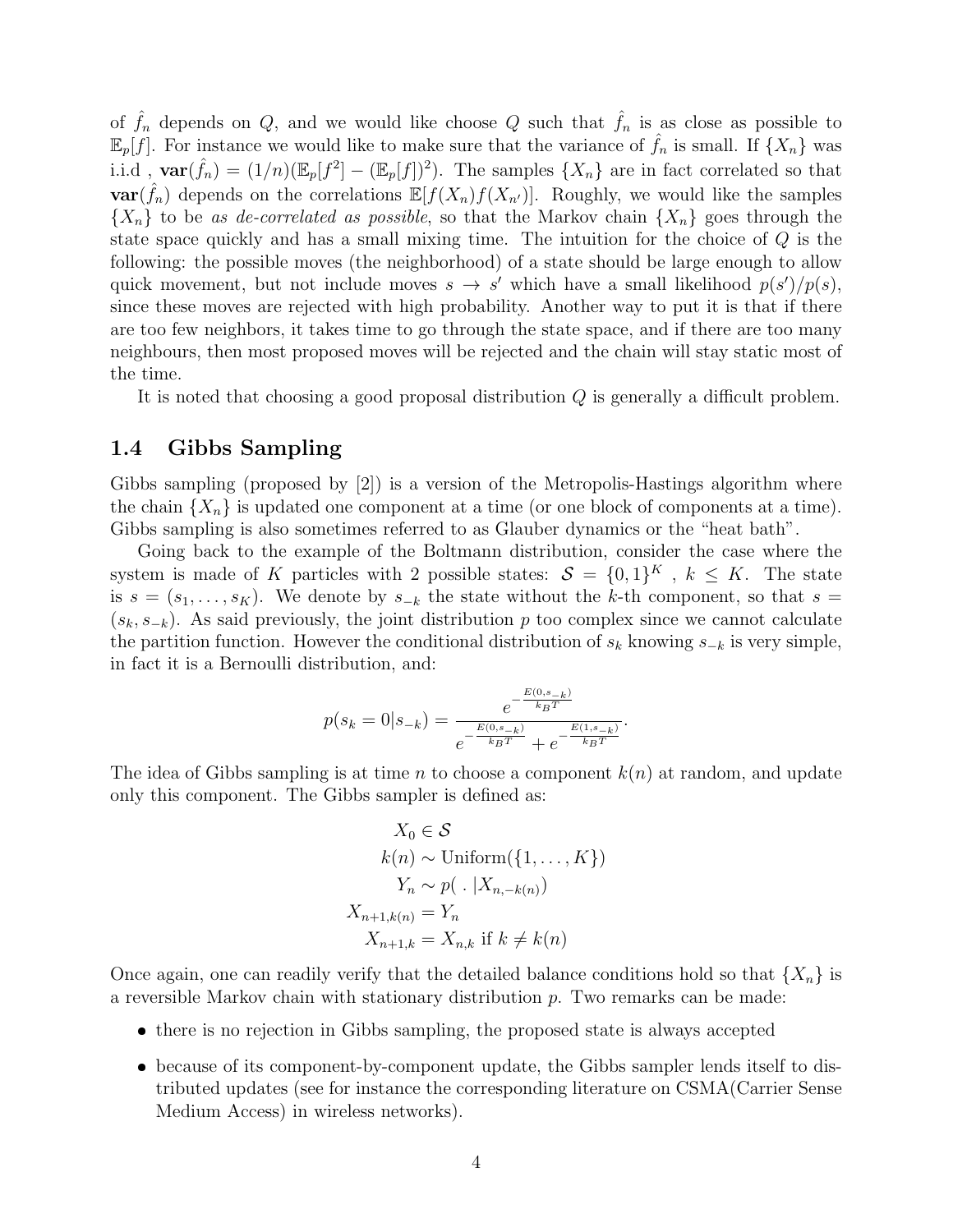## 2 Simulated annealing

We now turn to simulated annealing which is a well-known sampling method for minimizing a function with possibly many local minima. Simulated annealing comes from an analogy with annealing in metallurgy. Annealing is a procedure which improves the crystalline structure of a metal by heating it up and then cooling it slowly. At low temperature, the Boltzmann distribution is concentrated on the states of minimal energy (also called "ground states"). The ground state here corresponds to a perfectly regular crystal. The metal might have an imperfect structure because it is trapped in a "glass state": its configuration has high energy but the lack of thermal agitation prevents it from leaving that state and going to the ground state. The slow decay of temperature guarantees that at all time, the state of the system is close to thermodynamical equilibrium.

## 2.1 Intuition: a Boltzmann distribution with slowly decreasing temperature

We consider a cost function  $V : \mathcal{S} \to \mathbb{R}^+$ , with  $\mathcal{S}$  finite. We define  $H = \{ \arg \min_s V(s) \}$  the set of local minima. The goal is to minimize V. We define the distribution  $p$  (which is a Boltzmann distribution):

$$
p(s,T) = \frac{\exp(-\frac{V(s)}{T})}{\sum_{s' \in \mathcal{S}} \exp(-\frac{V(s')}{T})}
$$

.

We see that  $p$  is concentrated on  $H$  for small temperatures:

$$
p(H,T) \to_{T \to 0} 1.
$$

Therefore it makes sense (at least intuitively) to sample from  $p(., T)$  using the methods exposed above, while slowly decreasing the temperature.

#### 2.2 Constant by parts schedules

The main question is to determine which "cooling schedules" ensure a.s convergence to the set of minima. In this lecture we consider a simple setting where the temperature is constant by parts, and we show the well known fact that the cooling schedule should be logarithmic. We restrict ourselves to this setting to be able to use elementary arguments in the proof. The interested reader should consult [3] for a more general setting and a stronger convergence result.

Temperature is decreased in a series of steps, with step  $m \in \mathbb{N}$  taking place at time instants  $\{t_m, \ldots, t_{m+1} - 1\}$ . We define  $\alpha_m$  the length of the m-th step and  $T_m$  the corresponding temperature. It is noted that  $t_m = \sum_{m' < m} \alpha_{m'}$ . Finally we denote by  $X^m = X_{t_m-1}$  the value of the chain at the end of step  $m$ .

Theorem 1 shows that providing that we choose a logarithmic cooling schedule  $T_m$  =  $O(1/\log(m))$  and steps of polynomial length  $\alpha_m = O(m^a)$  with a large enough, then the simulated annealing converges a.s. It is noted that Theorem 1 is weaker than the results of [3], since [3] proves the convergence of  $\{X_n\}$  while we prove convergence of  $\{X^m\}$  which is a subsequence of  $\{X_n\}$ .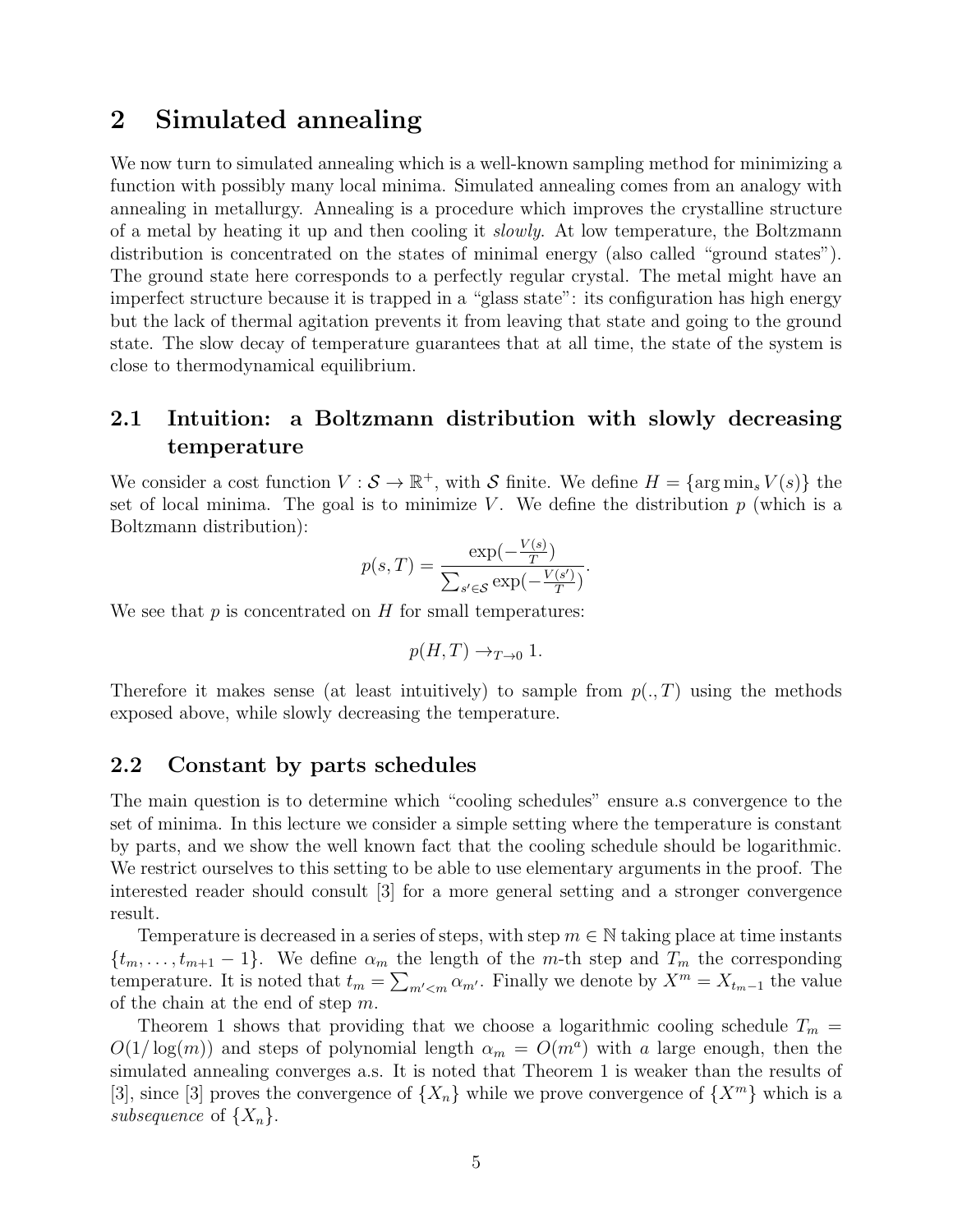**Theorem 1.** There exists  $a_0 > 0$  such that by choosing  $T_m = \frac{\delta}{2 \log n}$  $\frac{\delta}{2\log(m)}$  ,  $\alpha_m = \lceil m^a \rceil$  ,  $a \ge a_0$ , the simulated annealing converges a.s. to the set of global minima:

$$
X^m\to_{m\to\infty} H, a.s.
$$

Without loss of generality, we assume that  $\min_{s\in\mathcal{S}}V(s)=0$ , and we define  $\delta=\min_{s\notin H}V(s)$ ,  $V_{\infty} = \max_{s \in \mathcal{S}} V(s)$ . We first prove that if  $\alpha_m$  is large enough, then a.s. convergence occurs (Lemma 1). We then finish the proof by upper bounding the mixing time of the chain for a fixed value of the temperature  $T_m$ .

**Lemma 1.** There exists a positive sequence  $\{\beta_m\}$  such that if  $\alpha_m \geq \beta_m$ , and  $T_m = \frac{\delta}{2 \log n}$  $\frac{\delta}{2\log(m)},$ then:

$$
X^m \to_{m \to \infty} H, \ a.s.
$$

*Proof of Lemma 1.* Define the distribution of  $X^m$ :  $p^m(s) = \mathbb{P}(X^m = s)$ . We denote by  $P(.,.,T)$  the transition matrix of the Markov chain  $\{X_n\}$  when the temperature is constant equal to T.

Probability of not finding a minimum at the end of the m-th period:

For  $\epsilon > 0$ , we define the mixing time of  $\{X_n\}$  when the temperature is constant and equal to  $T$ :

$$
\tau(\epsilon, T) = \inf \{ n : \sup_{s \in \mathcal{S}, p_0 \in \Delta(\mathcal{S})} |p(s, T) - p_0 P^n(., ., T)| \le \epsilon \},
$$

with  $\Delta(\mathcal{S})$  the set of distributions on S. From discrete Markov chain theory, we know that for all  $\epsilon > 0$  and  $T > 0$ , we have that the mixing time is finite  $\tau(\epsilon, T) < \infty$  (this is a consequence of the Perron-Frobenius theorem). We will upper bound  $\tau$  later.

We set  $\beta_m = \tau (\exp(-\frac{\delta}{T_s}))$  $(\frac{\delta}{T_m})$ ,  $T_m$ ). Consider  $s \notin H$ , the probability to be in state s is upper bounded by:

$$
p^{m}(s) \le p(s, T_m) + \exp(-\delta/T_m)
$$
  
= 
$$
\frac{\exp(-V(s)/T_m)}{\sum_{s' \in \mathcal{S}} \exp(-V(s')/T_m)} + \exp(-\delta/T_m)
$$
  

$$
\le \exp(-\delta/T_m) + \exp(-\delta/T_m) = 2 \exp(-\delta/T_m).
$$

where we have used the fact that:

- $V(s) \geq \delta$  since  $s \notin H$  and
- $\sum_{s' \in \mathcal{S}} \exp(-V(s')/T_m) \geq 1$ , since min<sub>s</sub>  $V(s) = 0$ .

Summing over  $s \notin H$ :

$$
p^m(\mathcal{S} \setminus H) \le 2|\mathcal{S}| \exp(-\delta/T_m).
$$

Almost sure convergence by the Borel-Cantelli theorem: By definition of a.s convergence, denoting by  $\omega$  a sample path:

$$
\mathbb{P}[\{\omega : X^m(\omega) \nrightarrow_{m \to \infty} H\}] = \mathbb{P}[\lim \sup_m \{\omega : X^m(\omega) \notin H\}].
$$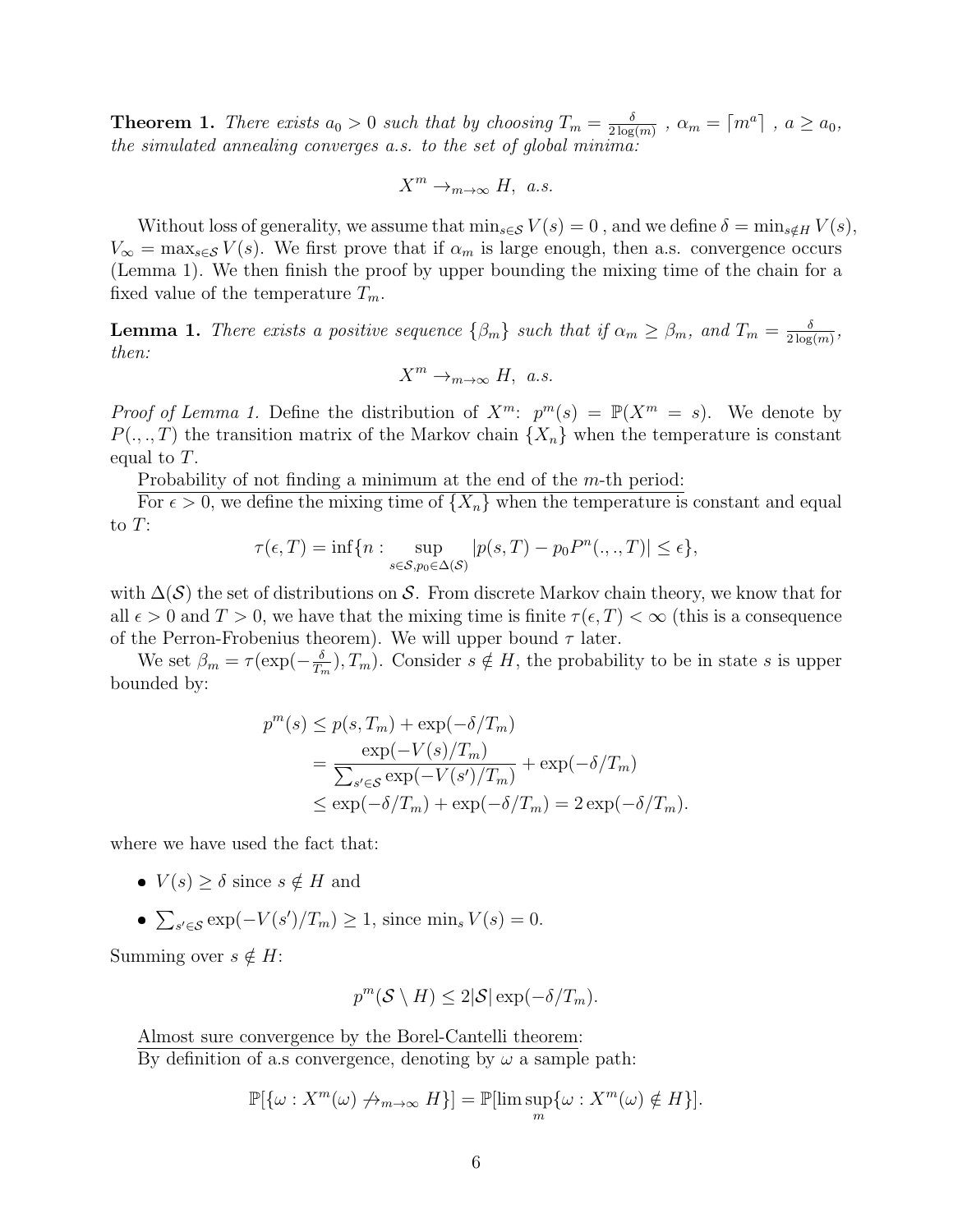Setting  $T_m = \delta/(2 \log(m))$ :

$$
\sum_{m\geq 1} p_m(\mathcal{S}\setminus H) \leq |\mathcal{S}| \sum_{m\geq 1} m^{-2} < \infty.
$$

Hence applying the Borel-Cantelli theorem gives the announced result:

$$
\mathbb{P}[X^m \not\to_{m \to \infty} H] = 0.
$$

Proof of Theorem 1. From Lemma 1, and the definition of mixing time, it suffices to show that for large m:

$$
\tau(\exp(-\delta/T_m), T_m) \le O(m^a). \tag{1}
$$

for  $a \geq 0$  large enough. To bound the mixing time we use theorem 3 (presented in the appendix) and lower bound the conductance of the chain with temperature  $T_m$ .

Consider  $S' \subset S$ ,  $p(S', T_m) \leq 1/2$ . By assumption on the neighborhood function N, there exists a pair  $(s, s')$ , such that  $s \in S'$ ,  $s' \in S \setminus S'$  and  $s' \in N(s)$ . Therefore the probability of observing a transition from  $s$  to  $s'$  is lower bounded by:

$$
p(s)P(s,s') \ge \frac{1}{|N(s)|} \exp\left(-\frac{V(s') - V(s)}{T_m}\right) \frac{\exp(-V(s)/T_m)}{\sum_{s'' \in \mathcal{S}} \exp(-V(s'')/T_m)}
$$
  
\n
$$
\ge \frac{\exp(-V(s')/T_m)}{|N(s)| \sum_{s'' \in \mathcal{S}} \exp(-V(s'')/T_m)}
$$
  
\n
$$
\ge \frac{\exp(-V(s')/T_m)}{|N(s)||\mathcal{S}|}
$$
  
\n
$$
\ge \frac{\exp(-V_{\infty}/T_m)}{|\mathcal{S}|^2}.
$$

where we have used the fact that  $\sum_{s'' \in \mathcal{S}} \exp(-V(s'')/T_m) \leq |S|$  since  $\min_s V(s) = 0$ , and the fact that  $|N(s)| \leq |\mathcal{S}|$ .

Therefore the conductance is lower bounded by:

$$
\Phi \ge \frac{2\exp(-V_{\infty}/T_m)}{|\mathcal{S}|^2}.
$$

Also, we have that  $\min_s p(s,T_m) \geq \exp(-V_{\infty}/T_m)/|S|.$ 

Using theorem 3 with  $\epsilon = \exp(-\delta/T_m)$  and the fact that  $1/T_m = O(\log m)$ , for  $a \ge 0$ large enough

- $\Phi^{-2} = O(m^a)$
- log(1/p<sup>\*</sup>) =  $O(\log m)$
- log( $1/\epsilon$ ) =  $\delta/T_m = O(\log m)$

we have that  $\tau(\exp(-\delta/T_m), T_m) = O(m^a \log(m))$  which concludes the proof.

 $\Box$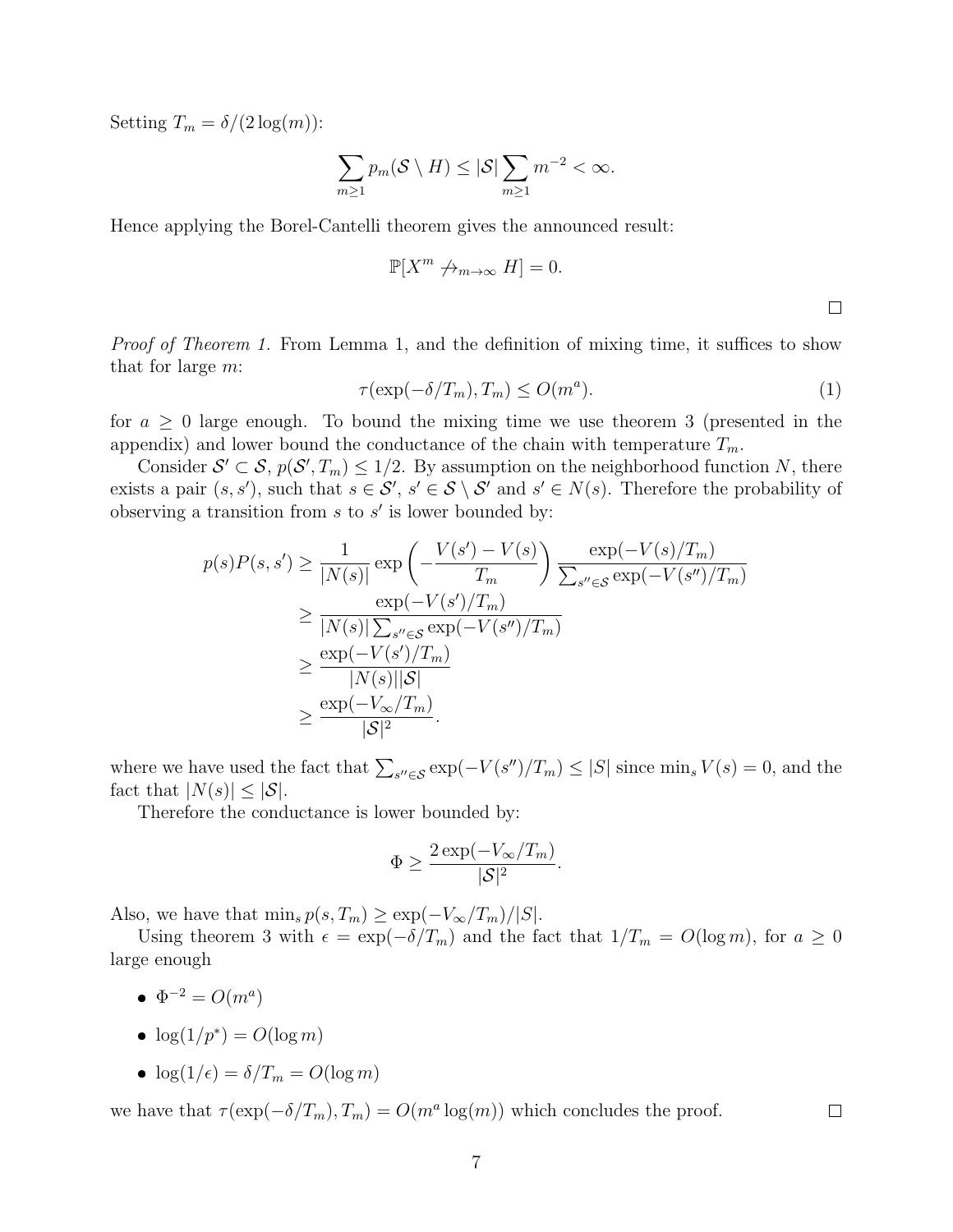## 3 Payoff-based learning

In this section we describe a mechanism by which a group of agents can optimize a function without any information exchange [5]. The existence of such a mechanism and its simplicity are in fact rather surprising. This mechanism is a sampling method, where the state of agents follows a Markov chain. The rationale behind this mechanism comes from the theory of resistance trees for perturbed Markov chains introduced in [7].

#### 3.1 The model

The model is the following. We consider  $N$  independent agents. Agent  $i$  chooses an action  $a_i \in \mathcal{A}_i$  in a finite set and observes payoff  $U_i(a_1, \ldots, a_N) \in [0, 1)$ . We can assume that payoffs are strictly smaller than 1 without loss of generality. The agents goal is to maximize the sum of payoffs  $U(a) = \sum_{i=1}^{N} U_i(a)$ . We define the set of maxima of  $U: H = \arg \max_a U(a)$ . This model is called "payoff-based learning" because the agents do not observe the payoffs or actions of the other players, and must select a decision based solely on their past actions and observed utilities. We require the assumption of "interdependence": agents cannot be separated into two disjoint subsets that do not interact.

#### 3.2 A sampling method

The sampling approach proposed by Peyton-Young is to define the agent's "state"  $(\overline{a}_i, \overline{u}_i, m_i)$ , where  $\bar{a}_i \in \mathcal{A}_i$  is a benchmark action (an action tried in the past),  $\bar{u}_i \in [0,1)$  is a benchmark payoff (a payoff previously yielded by the benchmark action), and a "mood" $m_i \in \{C, D\}$ ("Content' , "Discontent'). Roughly speaking, the "mood" represents whether or not the agent believes that he has found a good benchmark action. Agents will tend to become content when they observe high payoffs. They become discontent when they detect that their current action is not good or that other agents have changed. We consider a small experimentation rate  $\epsilon > 0$  and a constant  $c > N$ .

The state at time n is  $X_n = (\overline{a}_i(n), \overline{u}_i(n), m_i(n))_{1 \leq i \leq N}$ .  $\{X_n\}$  is a Markov chain and it is updated by the following mechanism:

If i is content  $(m_i(n-1) = C)$ :

• Choose action  $a_i(n)$  as:

$$
\mathbb{P}[a_i(n) = a] = \begin{cases} \epsilon^c / (|\mathcal{A}_i| - 1) & a \neq \overline{a}_i(n-1) \\ 1 - \epsilon^c & a = \overline{a}_i(n-1) \end{cases}
$$

• Observe resulting payoff  $u_i(n)$ :

- If 
$$
(a_i(n), u_i(n)) = (\overline{a}_i(n-1), \overline{u}_i(n-1))
$$
, *i* stays content :  $m_i(n) = C$   
- If  $(a_i(n), u_i(n)) \neq (\overline{a}_i(n-1), \overline{u}_i(n-1))$ : *i* becomes disconnect with probability  $1 - \epsilon^{1-u_i(n)}$ .

• Update benchmark actions  $(\overline{a}_i(n), \overline{u}_i(n)) = (a_i(n), u_i(n))$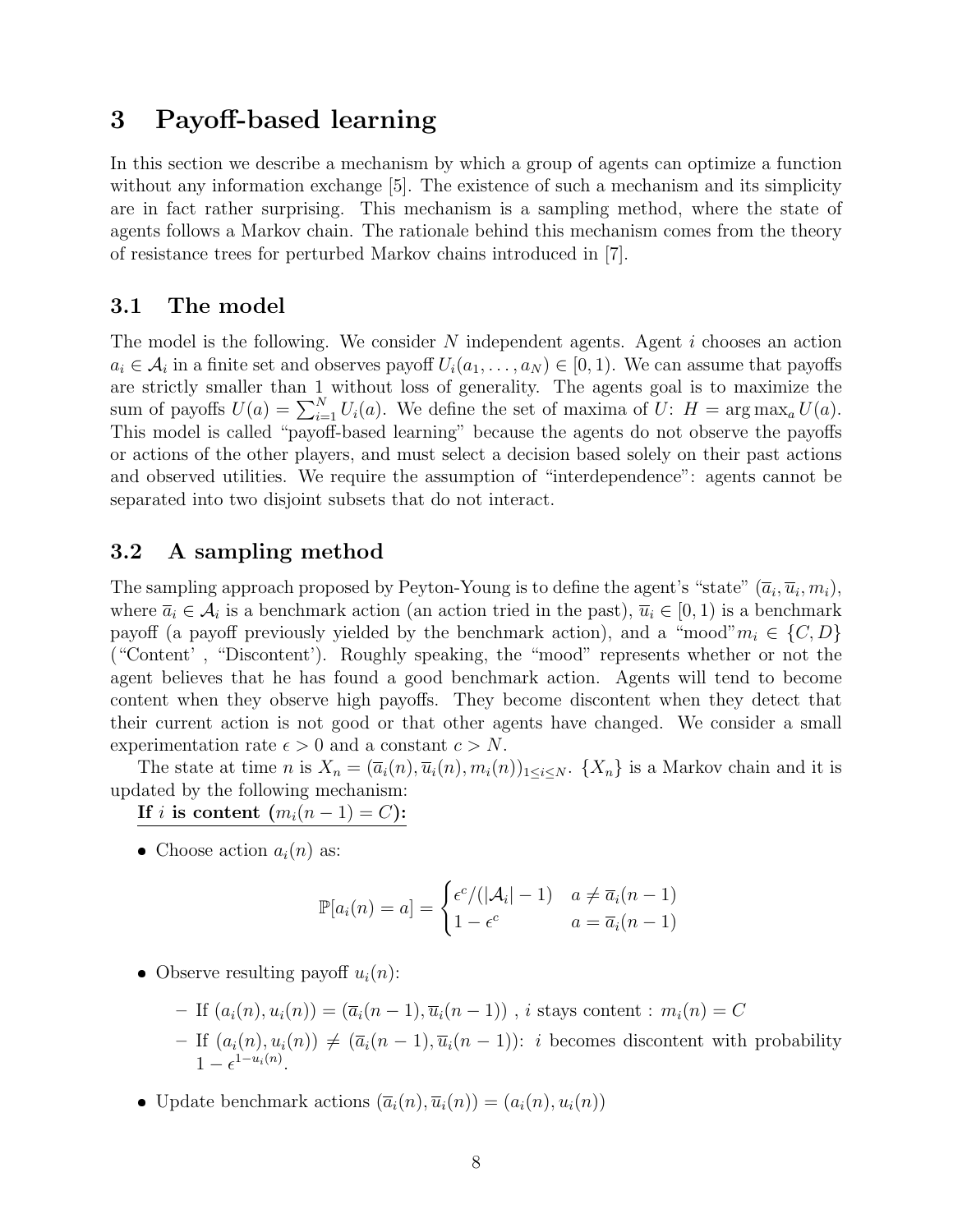If *i* is discontent  $(m_i(n-1) = D)$ :

• Choose action  $a_i(n)$  as:

$$
\mathbb{P}[a_i(n) = a] = 1/|\mathcal{A}_i| \; , \; a \in \mathcal{A}_i
$$

- Observe resulting  $u_i(n)$ , and become content with probability  $\epsilon^{1-u_i(n)}$
- Update benchmark actions  $(\overline{a}_i(n), \overline{u}_i(n)) = (a_i(n), u_i(n))$

The rationale behind this update is the following:

- (a) Experiment (a lot) until content: When an agent is discontent, he plays an action at random, and becomes content only if this action yields high reward
- (b) Do not change if content: A content agent remembers the (action,reward) pair that caused him to become content, and he keeps playing that same action with overwhelming probability
- (c) Become discontent when others change: Whenever a content agent detects a change in reward he becomes discontent, because it indicates that another agent has deviated. This rule acts as a change detection mechanism.
- (d) Experiment (a little) if content: Occasionally a content agent experiments, which is mandatory to avoid getting stuck in local minima

The result proven in [5] shows that for a small experimentation rate  $\epsilon$ , the distribution of  ${X_n}$  is concentrated on the set of maxima.

**Theorem 2.** Consider the Markov chain  $\{X_n\}$ , denote by  $p(.,\epsilon)$  its stationary distribution. Define

$$
\tilde{H} = \{ (\overline{u}, \overline{a}, m) : \overline{u}_i = U_i(\overline{a}), \overline{a} \in H, m_i = C , \ \forall i \}.
$$

Then  $\tilde{H}$  is the only stochastically stable set so that:

$$
p(\tilde{H}, \epsilon) \to 1, \epsilon \to 0^+.
$$

The main difficulty of the proof is that the Markov chain  $\{X_n\}$  is not reversible. In particular, unlike in simulated annealing for instance, the stationary distribution  $p(., \epsilon)$  seems difficult to calculate in closed form. We do not go through the proof here, but a brief explanation of conductance trees for perturbed Markov chains is given in appendix, since it forms the basis for the proof.

## A Mixing time of a reversible Markov chain

The following result gives an upper bound the mixing time of a *reversible* Markov chain based on a characteristic of the chain called "conductance". The reason why conductance is useful is because in many cases conductance can be found by inspection of the transition matrix. This is in contrast with calculating the second eigenvalue of the transition matrix which is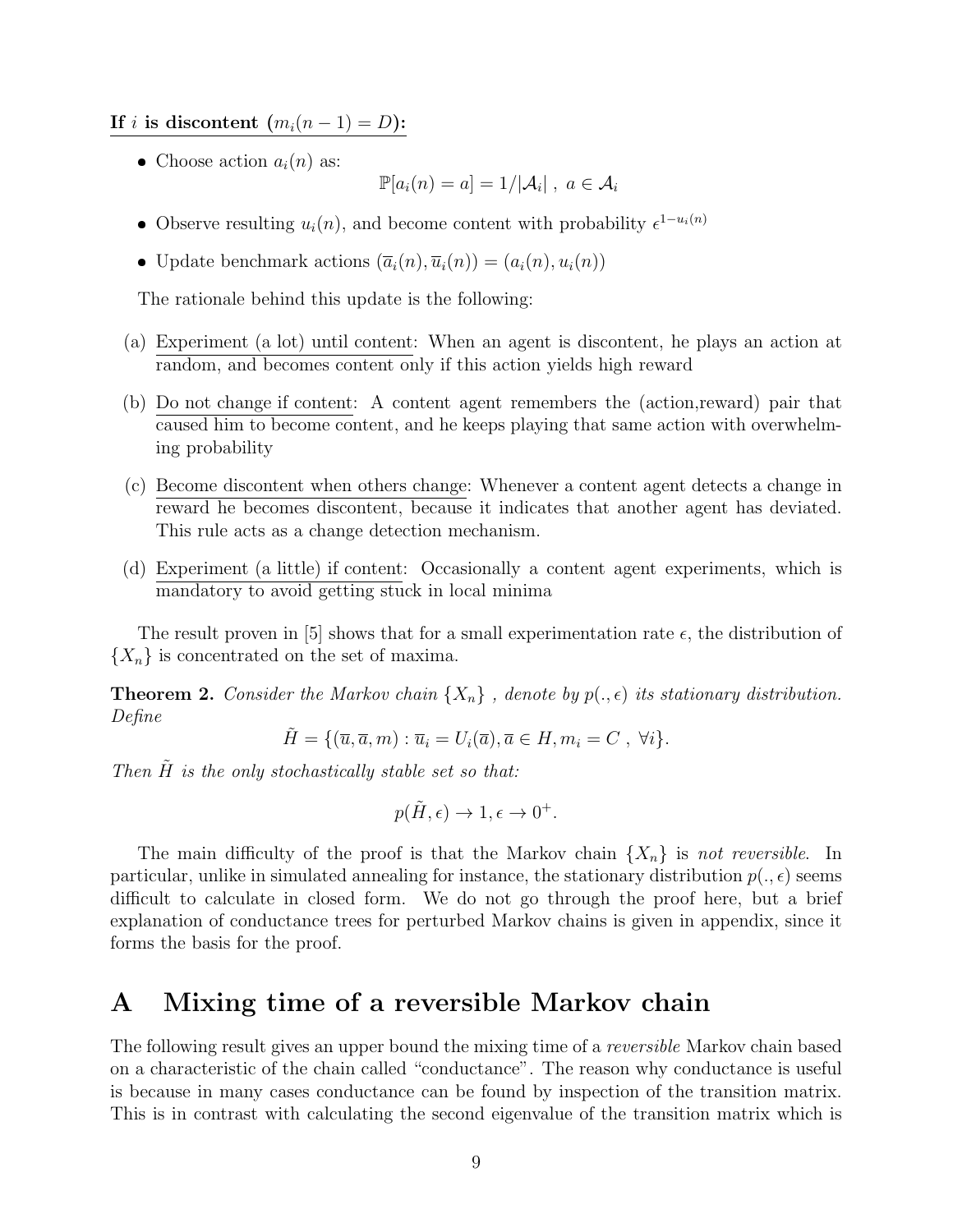often much harder. For a complete survey on mixing times in Markov chains, the interested reader should refer to [4].

We consider a reversible Markov chain  $\{X_n\}_n$  on a finite set S with transaction matrix  $P(.,.)$  and stationary measure  $p(.)$ . The ergodic flow between subsets  $S_1, S_2$  is defined as:

$$
Q(S_1, S_2) = \sum_{s_1 \in S_1} \sum_{s_2 \in S_2} p(s) P(s, s'),
$$

The conductance of the chain is:

$$
\Phi = \min_{\mathcal{S}' \subset \mathcal{S}, p(\mathcal{S}') \leq 1/2} \frac{\mathcal{Q}(\mathcal{S}', \mathcal{S} \setminus \mathcal{S}')}{p(\mathcal{S}')}.
$$

Simply said, the ergodic flow  $\mathcal{Q}(\mathcal{S}_1,\mathcal{S}_2)$  is the probability of observing a transition from  $\mathcal{S}_1$ to  $S_2$ , and the conductance is the minimum over all S' of the probability of observing a transition leaving  $S'$ , knowing that the chain is currently in  $S'$ . The conductance is small whenever there is a particular subset of the state space which is difficult to escape, so that intuitively the mixing time should be a decreasing function of the conductance.

We recall that the mixing time is defined as:

$$
\tau(\epsilon) = \inf \{ n : \sup_{s \in \mathcal{S}, p_0 \in \Delta(\mathcal{S})} |p(s) - p_0 P^n(.,.)| \le \epsilon \}.
$$

**Theorem 3.** With the above definitions, and  $p^* = \min_s p(s)$ , the following bound on the mixing time holds:

$$
\tau(\epsilon) \le \frac{2}{\Phi^2} (\log(1/p^*) + \log(1/\epsilon)).
$$

## B Stochastic Potential

#### B.1 The main theorem

We consider a family of Markov chains  $\{X_n^{\epsilon}\}_{n,\epsilon}$  on a finite set S with transaction matrices  $P^{\epsilon}(.,.)$  and stationary measures  $p^{\epsilon}$ . Once again we do not assume reversibility. Assume that there are constants (which do not depend on  $\epsilon$ ),  $r(s, s') \geq 0$  such that  $P^{\epsilon}(s, s') \sim_{\epsilon \to 0^+} \epsilon^{r(s, s')}$ . By analogy with electric circuits,  $r(s, s')$  is called the resistance of link  $(s, s')$ . We define  $E_1, \ldots, E_M$  the recurrence classes of  $P(., ., 0)$ . Consider  $\gamma_{ij}$  a path between class  $E_i$  and  $E_j$ , namely  $\xi_{ij} = \{(s_1, s_2), \ldots, (s_{b-1}, s_b)\}, s_1 \in E_i \text{ and } s_b \in E_j$ . We define the resistance of a path as the sum of resistances of its links

$$
r(\xi) = r(s_1, s_2) + \cdots + r(s_{b-1}, s_b).
$$

We define the minimal resistance  $\rho_{ij} = \min r(\xi_{ij})$  where the minimum is taken on all possible paths from  $E_i$  to  $E_j$ . Consider a weighted graph G whose vertices represent the recurrence classes  $(E_i)_{1\leq i\leq M}$  with weights  $(\rho_{ij})_{1\leq i,j\leq M}$ . Fix i, and consider a directed tree  $\mathcal T$  on  $\mathcal G$  which contains exactly one path from j to i (for all  $j \neq i$ ). The stochastic potential  $\phi_i$  of class  $E_i$ is the minimum of  $\sum_{(i,j)\in T} \rho_{i,j}$ , where the minimum is taken over all possible trees  $\mathcal{T}$ .

The following result [7] states that the distribution  $p(., \epsilon)$  is concentrated on the sets with minimal stochastic potential.

**Theorem 4.** The only stochastically stable recurrence classes  $E_1, \ldots, E_M$  are the ones with minimum stochastic potential. Namely, if  $\phi_i \neq \min_{i'} \phi_{i'}$ , then  $p(E_i, \epsilon) \to_{\epsilon \to 0} 0$ .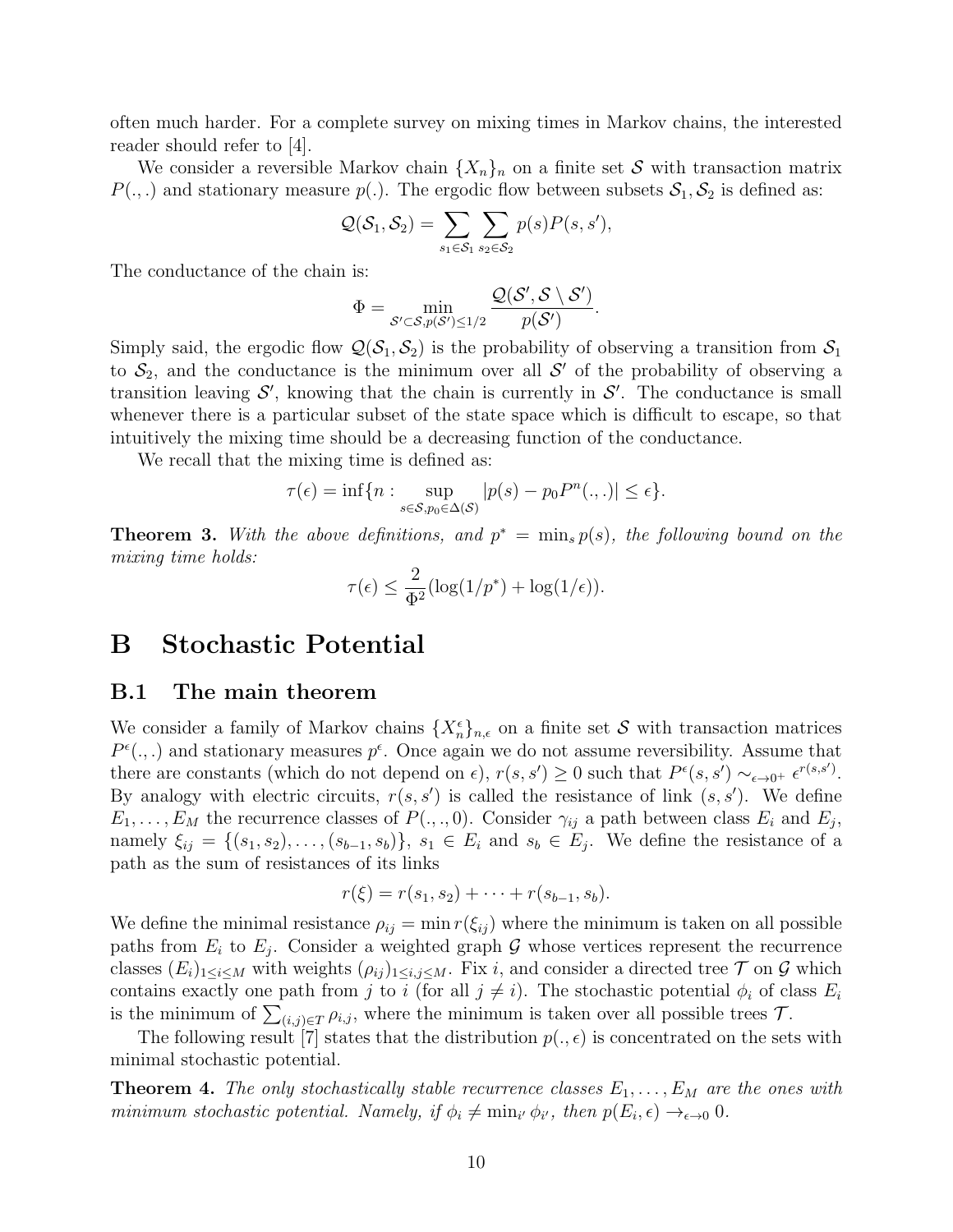#### B.2 An example

As an illustrative example, consider the case where there are  $I + 1$  possible states  $\{0, \ldots, I\}$ , with  $P(i, j, \epsilon) = \epsilon^{r(i,j)}$ , and  $r(i, j) = 0$  if  $i \neq 0$  and  $j \neq 0$ . Namely we are considering a star network with  $I + 1$  nodes where node 0 is the central node. It is noted that in this case we do not need the theory of resistance trees since the chain is reversible and its stationary distribution can be calculated in closed form, but we provide this example for the sake of illustrating the definitions. Then:

- The recurrence classes are singletons:  $E_i = \{i\}$ ,  $i \in \{0, ..., I\}$
- The minimal resistances are (by inspection):  $\rho_{0i} = r(0, i)$ ,  $\rho_{i0} = r(i, 0)$ ,  $\rho_{ij} = r(i, 0) +$  $r(0, j)$  for  $i \neq j$ ,  $i \neq 0$ ,  $j \neq 0$ .
- The tree of minimal resistance rooted at 0 is  $\{(1,0),(2,0),\ldots,(I,0)\}$ , and the tree of minimal resistance rooted at  $i \neq 0$  is  $\{(0, i), (1, 0), (2, 0), \ldots, (I, 0)\}$  (the link  $(i, 0)$  is not included).

Therefore, the stochastic potential of class j is (using the convention  $r(0, 0) = 0$ ):

$$
\phi_j = r(0, j) - r(j, 0) + \sum_{1 \le i \le I} r(i, 0).
$$

Therefore, the stochastically stable set of nodes is given by:

$$
\{\arg\min_j(r(0,j)-r(j,0))\},\
$$

which is the net flow through the link  $j \leftrightarrow i$  in the electrical network analogy. One can readily derive the same result by calculating the stationary distribution explicitly, since detailed balance holds.

## References

- [1] Christophe Andrieu. An introduction to mcmc for machine learning. Kluwer Academic Publishers, 2003.
- [2] S. Geman and D Geman. Stochastic relaxation, gibbs distributions, and the bayesian restoration of images. IEEE Transactions on Pattern Analysis and Machine Intelligence, 1984.
- [3] B. Hajek. Cooling schedules for optimal annealing. Mathematics of Operations Research, 1988.
- [4] D. Levin, Y. Peres, and E. Wilmer. Markov Chains and Mixing Times. AMS, 2009.
- [5] J.R. Marden, H. Peyton Young, and L.Y. Pao. Achieving pareto optimality through distributed learning. In Proc. of CDC, 2012.